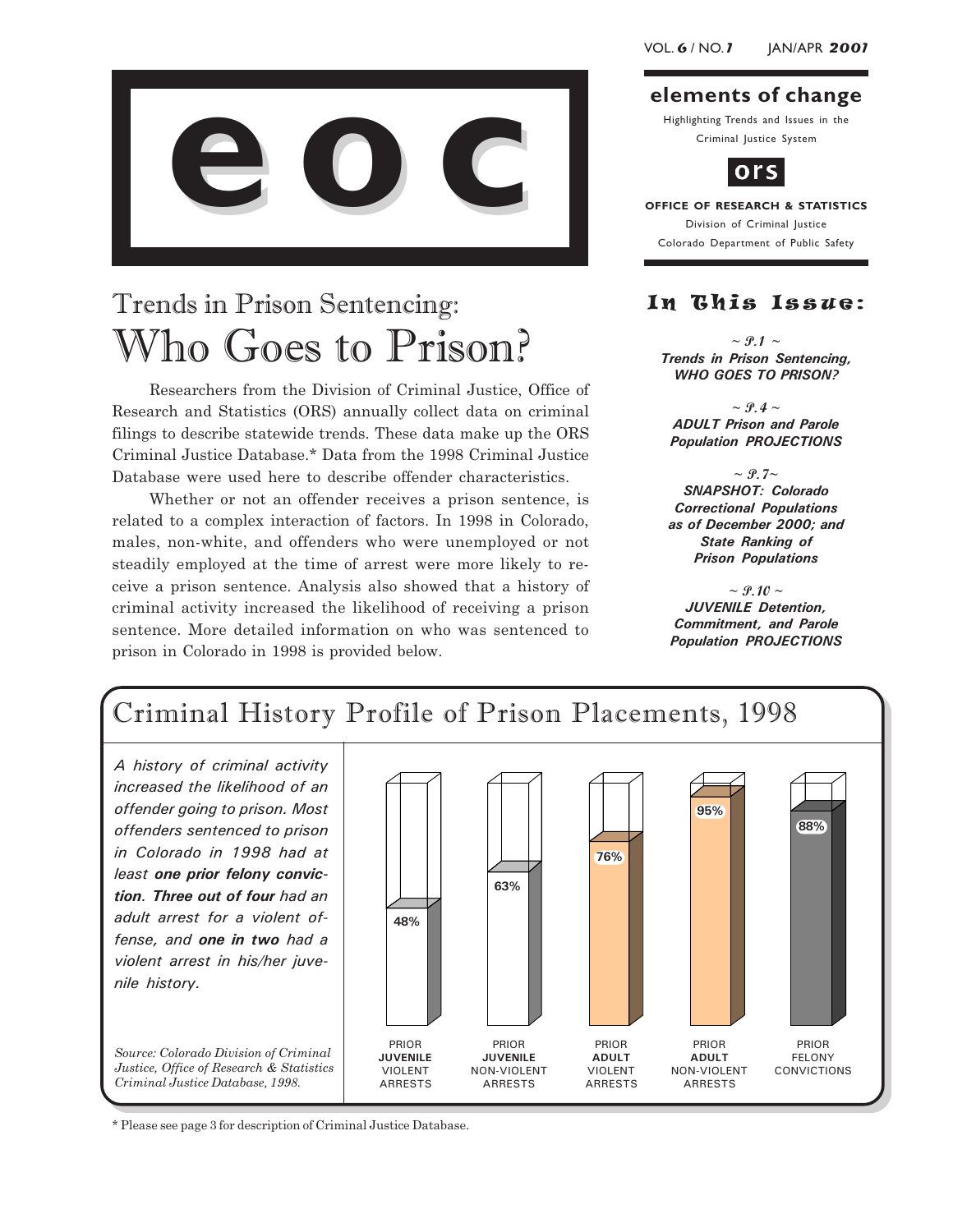Trends in Prison Sentencing: Who Goes to Prison?





in Colorado in 1998 were more likely than those sentenced to community placements to be without dependents, unemployed or employed sporadically, unmarried, and have a history of residential movement.

Notes: Unmarried includes single, divorced/separated, and widows (but does not include common law marriages). Unemployed or employed sporadically includes persons receiving AFDC or SSI, disabled, students, and retired people. Offenders with a continual residence within the last two years were considered stable.

Source all this page: Colorado Division of Criminal Justice, Office of Research & Statistics Criminal Justice Database, 1998.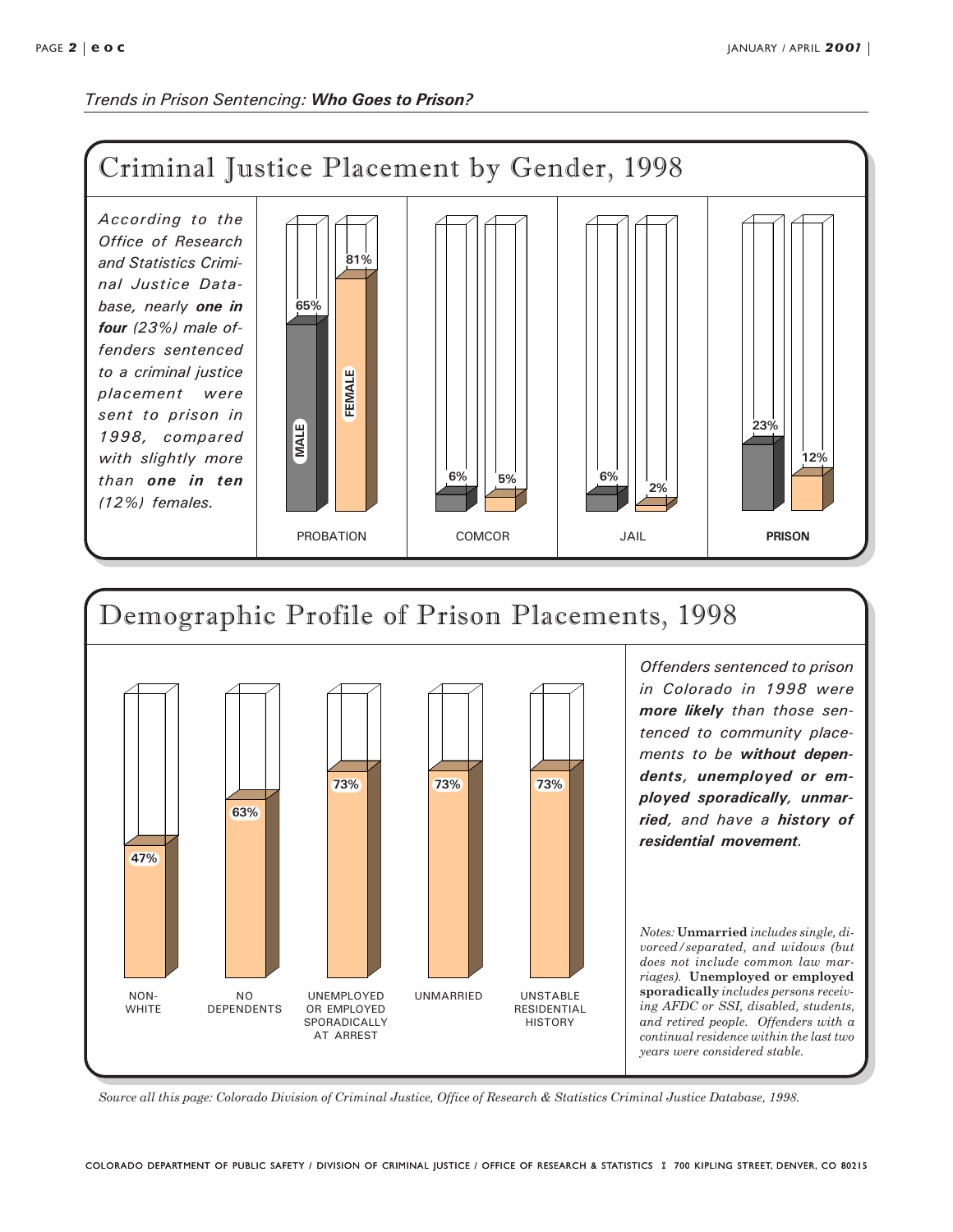### Trends in Prison Sentencing: Who Goes to Prison?

### Prison Placements by Offense Type,

1998 (Categories total 100%)

Of the offenders who went to prison in 1998, 71 percent were convicted of nonviolent offenses (drug, property, forgery/fraud). Ninety percent (90%) of this (nonviolent) group had at least one prior felony conviction or adjudication on their record. Also, nonviolent offenders sentenced to prison were significantly more likely than violent offenders to have a community corrections revocation in their criminal history.



### Sidebar:

Type of Criminal Justice Placement for **Nonviolent** Offenders, 1998

Offenders convicted of a nonviolent crime were primarily granted probation in 1998. Seventy-two percent (72%) of nonviolent cases received probation sentences, and 19 percent went to prison.



Criminal Justice Database sample description: The sampling technique for the 1998 Annual Criminal Justice Data Collection differed from that of previous years. Samples in previous years consisted of 20 percent of felony cases filed in nine of the state's twenty-two judicial districts (1st, Jefferson; 2nd, Denver; 4th, El Paso; 8th, Larimer; 10th, Pueblo; 17th, Adams; 18th, Arapahoe; 19th, Weld; and 21st, Mesa). The 1998 collection was a 10 percent random sample of ten districts, adding Boulder (20th). The total 1998 sample size was 2789.

Source all this page: Colorado Division of Criminal Justice, Office of Research & Statistics Criminal Justice Database, 1998.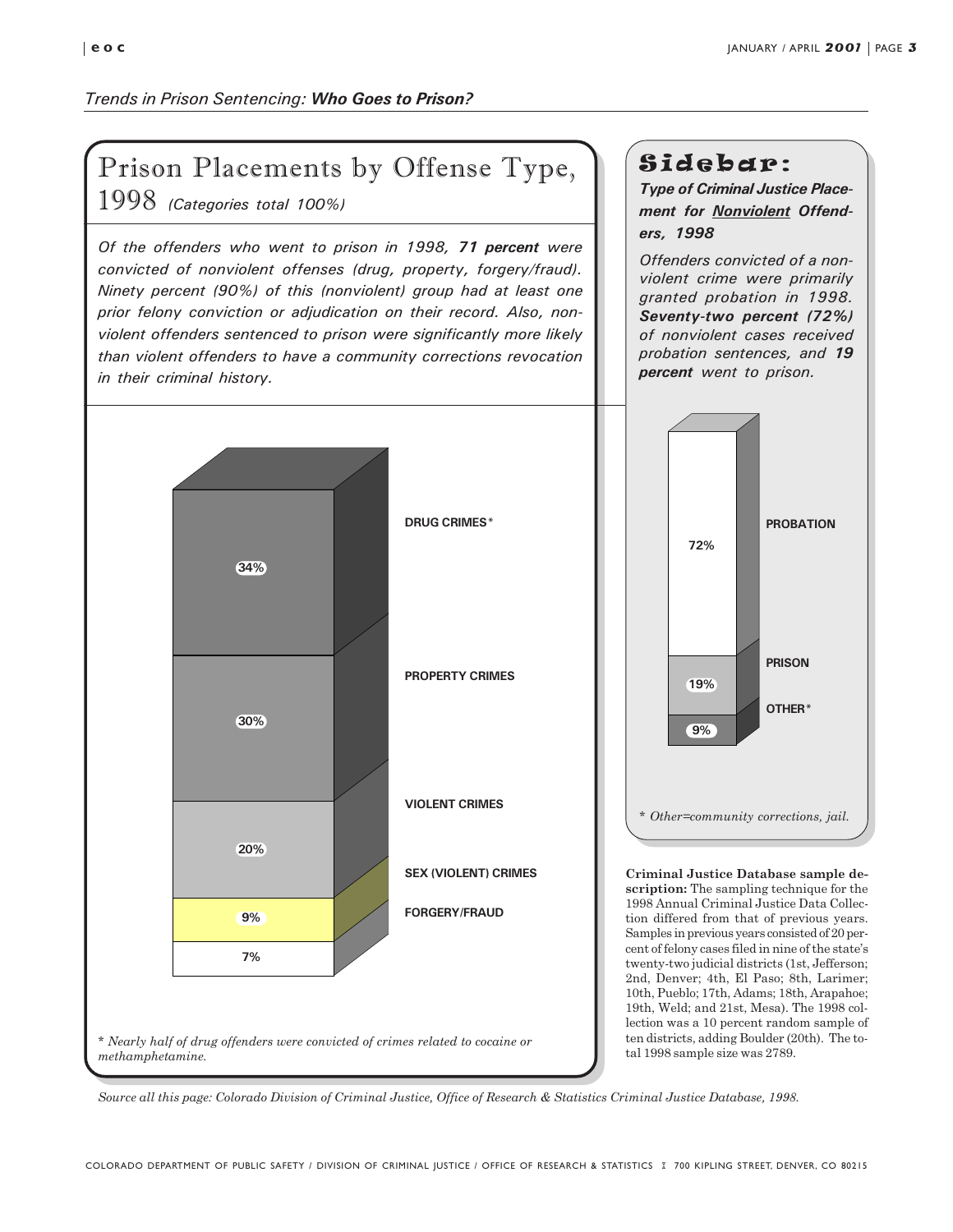### DULT Prison and Parole Population PROJECTIONS

<sup>I</sup> Nationally, Colorado ranked fourth in prison population growth between 1998 and 1999.

**E** Nationally, Colorado experienced the tenth highest growth rate in average prison population between 1990 and 1999. (First two bullets: Bureau of Justice Statistics, Prisoners in 1999, August 2000)

 $\blacksquare$  Admissions outpaced releases in Colorado in the last ten years. Admissions nearly doubled (92.4 percent) since 1991, while releases increased 77.6 percent. In the last year, admissions increased 3.7 percent while releases decreased .59 percent. (CO Department of Corrections)

### ADULT PRISON POPULATION PROJECTIONS

The Colorado adult prison population is expected to grow 48% between January 2001 and January 2007.

| <b>JAN 2001</b><br><b>JAN 2002</b><br><b>JAN 2003</b><br><b>JAN 2004</b><br><b>JAN 2005</b><br><b>JAN 2006</b><br><b>JAN 2007</b> | <b>MEN</b><br>15,269<br>16,428<br>17.637<br>18,897<br>20,242<br>21.579<br>22,857 | <b>WOMEN</b><br>1,315<br>1.402<br>1.481<br>1.549<br>1,603<br>1.650<br>1.696 | <b>TOTAL</b><br>16,611<br>17,830<br>19,118<br>20.446<br>21.845<br>23,229<br>24,553 |
|-----------------------------------------------------------------------------------------------------------------------------------|----------------------------------------------------------------------------------|-----------------------------------------------------------------------------|------------------------------------------------------------------------------------|
| <b>PROJECTED</b><br><b>GROWTH</b><br><b>BETWEEN</b><br>2001 & 2007                                                                | 49%<br>(MEN)                                                                     | 29%<br>(WOMEN)                                                              | 48%<br>(TOTAL)                                                                     |

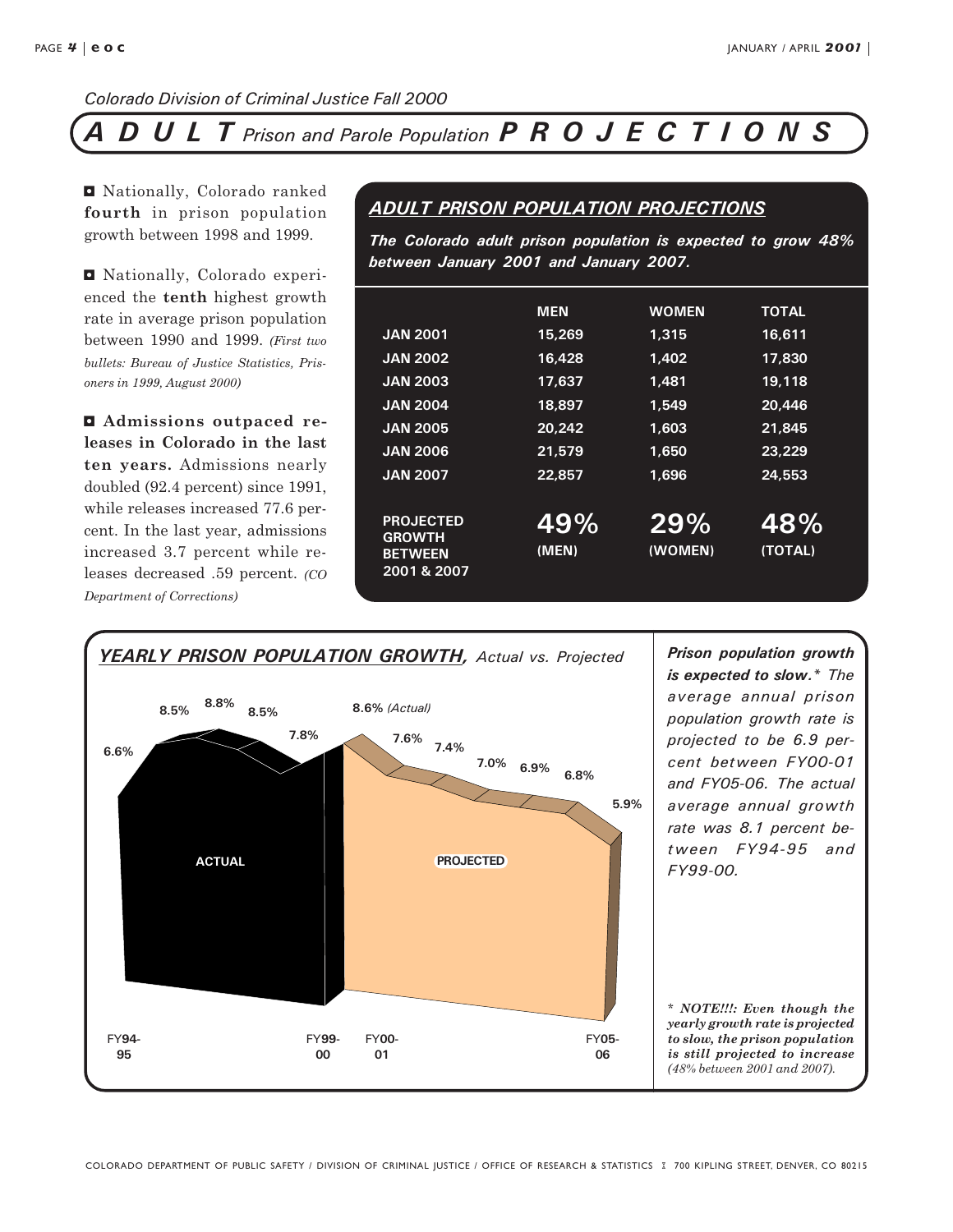### DULT Prison and Parole Population PROJECTIONS

3 Technical violations are expected to double between January 2001 and January 2007. The number of males in prison for technical violations will more than double between January 2001 and January 2007. The number of incarcerated females in prison due to technical violations will grow by 50 percent.

**E** The projected growth in technical violations reflects steep increases in commitments for technical parole violations in each of the last two years. Technical violation commitments increased 28.9 percent between 1998 and 1999 and 22.5 percent between 1999 and 2000.

In fact, the increase in commitments in the last year was due to technical parole violations. When technical violations were removed, commitments decreased between 1999 and 2000, from 4,833 to 4,683.

**I** The average annual growth rate for technical parole violations is projected to be 13.4 percent from the current fiscal year (July 2000) to July 2006. Mandatory parole policies increase the number of individuals who are supervised after prison. When more individuals are supervised, violations are more likely to be found -- result-

### PRISON POPULATION PROJECTIONS BY INCARCERATION TYPE, PROJECTED GROWTH **BETWEEN 2001 AND 2007**

|                 | <b>REGULAR</b><br><b>COMMITS</b> | <b>PAROLE</b><br><b>VIOLATION</b><br><b>NEW CRIME</b> | <b>TECHNICAL</b><br><b>VIOLATION</b> | <b>TOTAL</b> |
|-----------------|----------------------------------|-------------------------------------------------------|--------------------------------------|--------------|
| <b>JAN 2001</b> | 12,423                           | 1,540                                                 | 2,649                                | 16,612       |
| <b>JAN 2007</b> | 16,894                           | 2,294                                                 | 5,364                                | 24,552       |
|                 |                                  |                                                       |                                      |              |
|                 |                                  |                                                       |                                      |              |
|                 |                                  |                                                       | 102%                                 |              |
|                 |                                  |                                                       |                                      |              |
|                 |                                  |                                                       |                                      |              |
|                 |                                  |                                                       |                                      |              |
|                 |                                  |                                                       |                                      |              |



ing in increased returns to prison. Source these pages (unless otherwise noted): Colorado Division of Criminal Justice Fall 2000 Adult Prison and Parole Population Projections and Juvenile Detention, Commitment, and Parole Population Projections.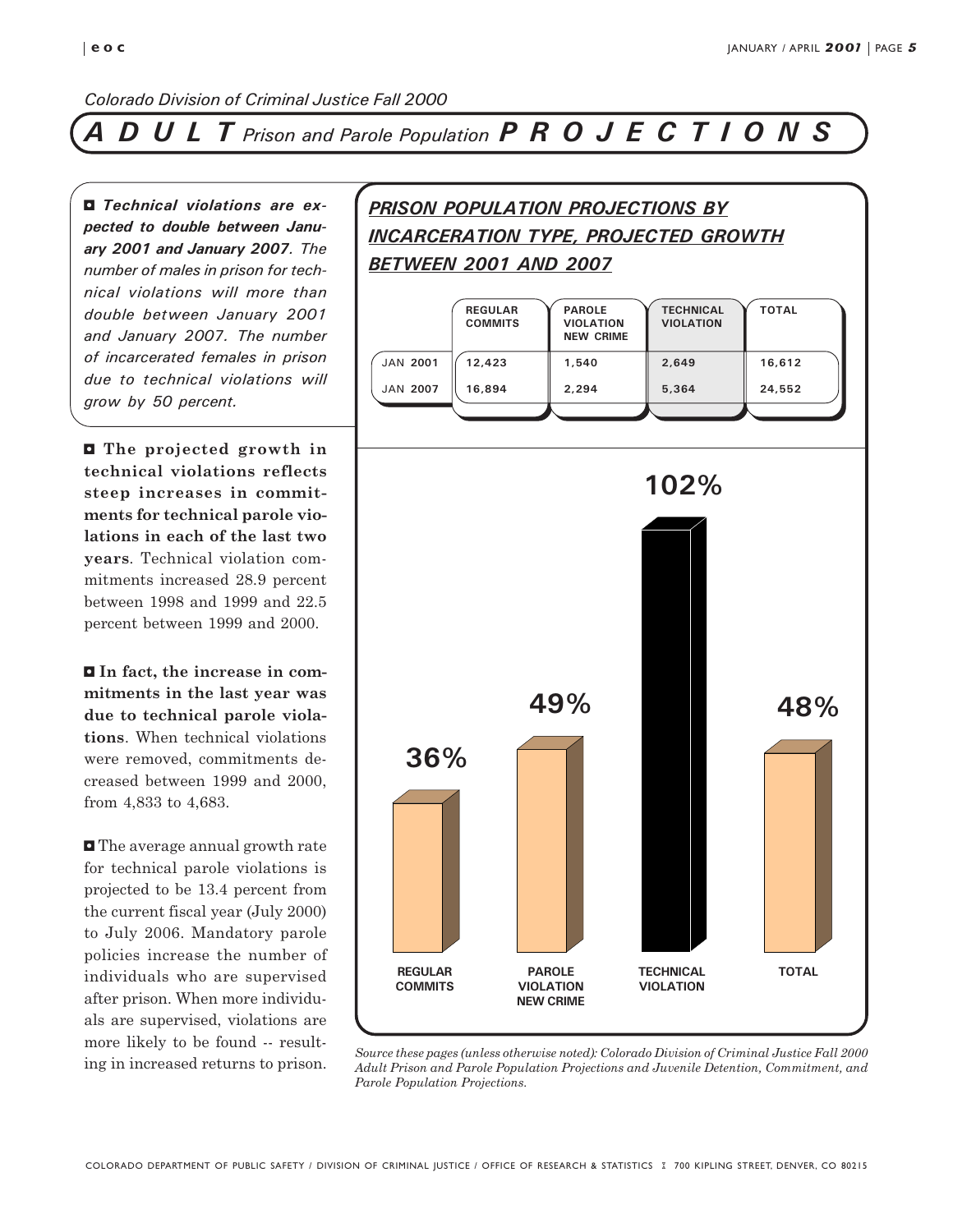### ULT Prison and Parole Population PROJECTIONS



### PROJECTED ADULT PAROLE POPULATION, GROWTH BETWEEN 2001 AND 2007

As described on the previous page, the Division of Criminal Justice's projections indicate that a large number of new admissions are technical parole violators, and many of these offenders will return to parole supervision within two years. Thus, the parole population is projected to increase 57% between 2001 and 2007 (6%, 13%, and then 14% in the first three years of the projection period). If the current trend of increases in admissions for technical parole violators continues, DOC facilities will include a larger proportion of inmates with relatively shorter (post-parole violation) length of stays.

|                   | <b>JAN 2001</b>      | JAN 2002      | JAN 2003             | (JAN 2004            | /JAN 2005 | $\sqrt{\text{JAN}}$ 2006 | JAN 2007 |  |
|-------------------|----------------------|---------------|----------------------|----------------------|-----------|--------------------------|----------|--|
| PAROLE POPULATION | 5,398                | 5,734         | 6,464                | 7,397                | 7,944     | 8,210                    | 8,481    |  |
| % YEARLY INCREASE | $\sim$ $\sim$ $\sim$ | 6%            | 13%                  | 14%                  | 7%        | 3%                       | 3%       |  |
| % TOTAL INCREASE  | $\sim$ $\sim$ $\sim$ | $\sim$ $\sim$ | $\sim$ $\sim$ $\sim$ | $\sim$ $\sim$ $\sim$ |           | $\sim$ $\sim$ $\sim$     | 57%      |  |
|                   |                      |               |                      |                      |           |                          |          |  |

Source this page: Colorado Division of Criminal Justice Fall 2000 Adult Prison and Parole Population Projections and Juvenile Detention, Commitment, and Parole Population Projections.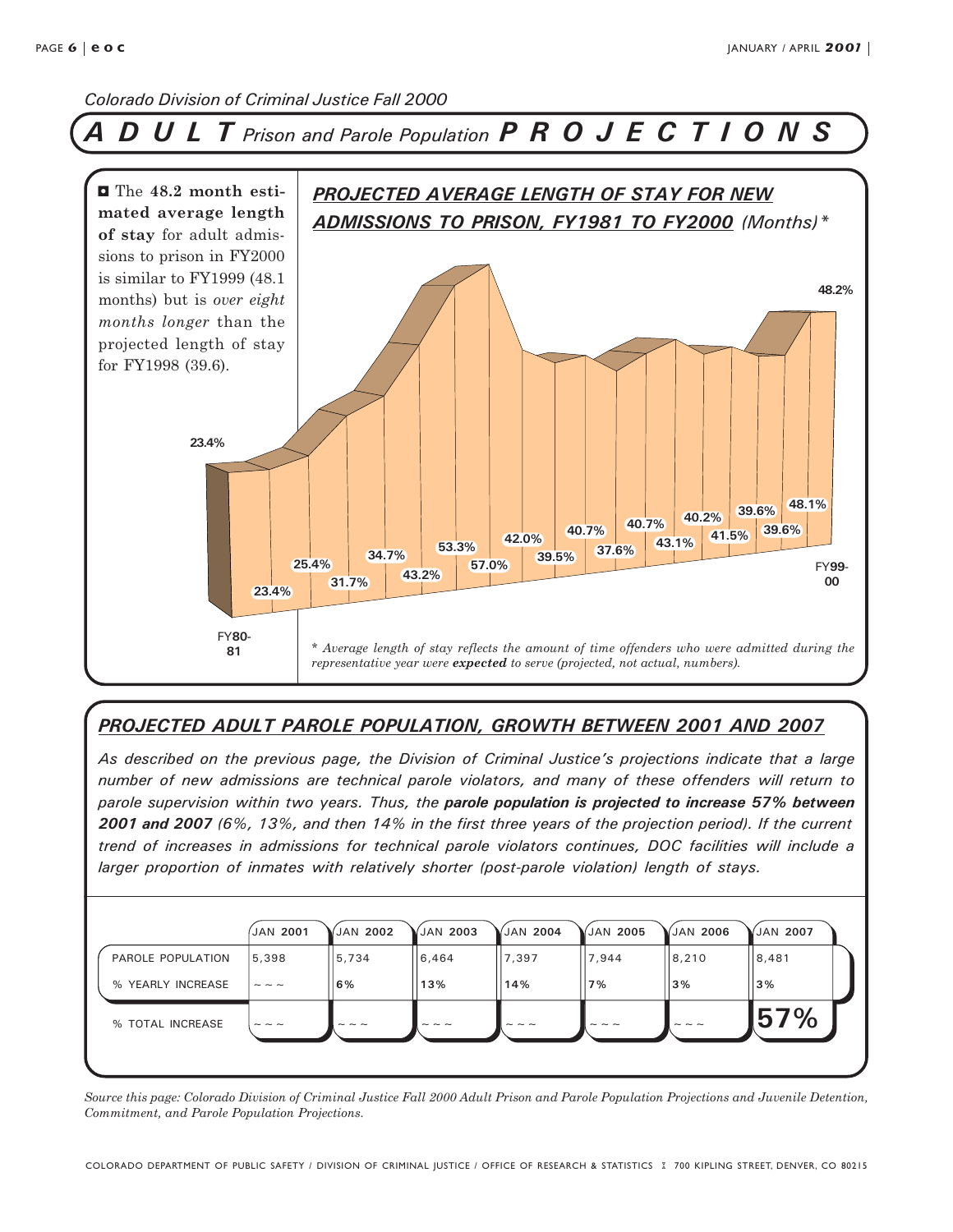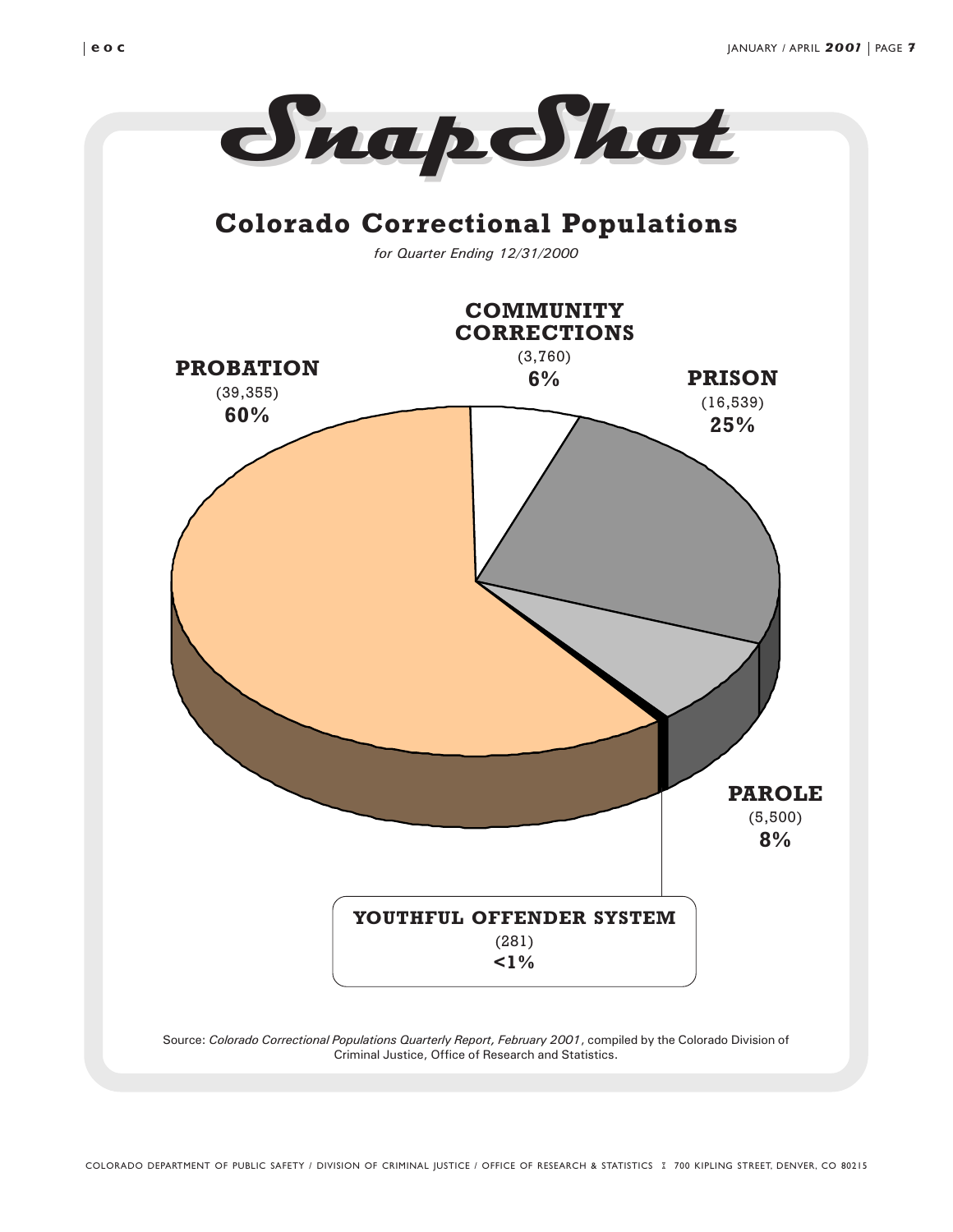# SnapShot Prison Populations: State Rankings

|         |                                                                                                                                                                                                                                                                                     |        | $1999*$              |                                                                                                                                                                                                                                                                                                                                                           |                                                                                                                                                                                             |
|---------|-------------------------------------------------------------------------------------------------------------------------------------------------------------------------------------------------------------------------------------------------------------------------------------|--------|----------------------|-----------------------------------------------------------------------------------------------------------------------------------------------------------------------------------------------------------------------------------------------------------------------------------------------------------------------------------------------------------|---------------------------------------------------------------------------------------------------------------------------------------------------------------------------------------------|
|         |                                                                                                                                                                                                                                                                                     |        | High                 |                                                                                                                                                                                                                                                                                                                                                           |                                                                                                                                                                                             |
|         |                                                                                                                                                                                                                                                                                     |        |                      |                                                                                                                                                                                                                                                                                                                                                           |                                                                                                                                                                                             |
| 163,067 |                                                                                                                                                                                                                                                                                     |        | Louisiana            | 776                                                                                                                                                                                                                                                                                                                                                       |                                                                                                                                                                                             |
|         |                                                                                                                                                                                                                                                                                     |        | Texas                | 762                                                                                                                                                                                                                                                                                                                                                       |                                                                                                                                                                                             |
| 73,233  |                                                                                                                                                                                                                                                                                     |        | Oklahoma             | 662                                                                                                                                                                                                                                                                                                                                                       |                                                                                                                                                                                             |
| 69,596  |                                                                                                                                                                                                                                                                                     |        | Mississippi          | 626                                                                                                                                                                                                                                                                                                                                                       |                                                                                                                                                                                             |
| 46,842  |                                                                                                                                                                                                                                                                                     |        | Alabama              | 549                                                                                                                                                                                                                                                                                                                                                       |                                                                                                                                                                                             |
| 46,617  |                                                                                                                                                                                                                                                                                     |        | South Carolina       | 543                                                                                                                                                                                                                                                                                                                                                       |                                                                                                                                                                                             |
| 44,660  |                                                                                                                                                                                                                                                                                     |        | Georgia              | 532                                                                                                                                                                                                                                                                                                                                                       |                                                                                                                                                                                             |
| 42,091  |                                                                                                                                                                                                                                                                                     |        | Nevada               | 509                                                                                                                                                                                                                                                                                                                                                       |                                                                                                                                                                                             |
| 36,525  |                                                                                                                                                                                                                                                                                     |        | Arizona              | 495                                                                                                                                                                                                                                                                                                                                                       |                                                                                                                                                                                             |
|         |                                                                                                                                                                                                                                                                                     |        |                      |                                                                                                                                                                                                                                                                                                                                                           |                                                                                                                                                                                             |
|         |                                                                                                                                                                                                                                                                                     |        |                      |                                                                                                                                                                                                                                                                                                                                                           |                                                                                                                                                                                             |
|         |                                                                                                                                                                                                                                                                                     |        |                      |                                                                                                                                                                                                                                                                                                                                                           |                                                                                                                                                                                             |
|         |                                                                                                                                                                                                                                                                                     |        |                      |                                                                                                                                                                                                                                                                                                                                                           |                                                                                                                                                                                             |
|         |                                                                                                                                                                                                                                                                                     |        |                      |                                                                                                                                                                                                                                                                                                                                                           |                                                                                                                                                                                             |
|         |                                                                                                                                                                                                                                                                                     |        |                      |                                                                                                                                                                                                                                                                                                                                                           |                                                                                                                                                                                             |
|         |                                                                                                                                                                                                                                                                                     |        |                      |                                                                                                                                                                                                                                                                                                                                                           |                                                                                                                                                                                             |
| 22,502  |                                                                                                                                                                                                                                                                                     |        | Ohio                 | 417                                                                                                                                                                                                                                                                                                                                                       |                                                                                                                                                                                             |
| 22,393  |                                                                                                                                                                                                                                                                                     |        | Tennessee            | 408                                                                                                                                                                                                                                                                                                                                                       |                                                                                                                                                                                             |
| 22,008  |                                                                                                                                                                                                                                                                                     |        | New York             | 400                                                                                                                                                                                                                                                                                                                                                       |                                                                                                                                                                                             |
| 20,417  |                                                                                                                                                                                                                                                                                     |        | Connecticut          | 397                                                                                                                                                                                                                                                                                                                                                       |                                                                                                                                                                                             |
| 19,309  |                                                                                                                                                                                                                                                                                     |        | Idaho                |                                                                                                                                                                                                                                                                                                                                                           |                                                                                                                                                                                             |
|         |                                                                                                                                                                                                                                                                                     |        |                      |                                                                                                                                                                                                                                                                                                                                                           |                                                                                                                                                                                             |
|         |                                                                                                                                                                                                                                                                                     |        |                      |                                                                                                                                                                                                                                                                                                                                                           |                                                                                                                                                                                             |
|         |                                                                                                                                                                                                                                                                                     |        |                      |                                                                                                                                                                                                                                                                                                                                                           | (26th)                                                                                                                                                                                      |
| 15,317  |                                                                                                                                                                                                                                                                                     |        | Wisconsin            | 375                                                                                                                                                                                                                                                                                                                                                       |                                                                                                                                                                                             |
|         |                                                                                                                                                                                                                                                                                     |        |                      |                                                                                                                                                                                                                                                                                                                                                           |                                                                                                                                                                                             |
|         |                                                                                                                                                                                                                                                                                     |        |                      |                                                                                                                                                                                                                                                                                                                                                           |                                                                                                                                                                                             |
|         |                                                                                                                                                                                                                                                                                     |        |                      |                                                                                                                                                                                                                                                                                                                                                           |                                                                                                                                                                                             |
|         |                                                                                                                                                                                                                                                                                     |        |                      |                                                                                                                                                                                                                                                                                                                                                           |                                                                                                                                                                                             |
|         |                                                                                                                                                                                                                                                                                     |        |                      |                                                                                                                                                                                                                                                                                                                                                           |                                                                                                                                                                                             |
|         |                                                                                                                                                                                                                                                                                     |        |                      |                                                                                                                                                                                                                                                                                                                                                           |                                                                                                                                                                                             |
|         |                                                                                                                                                                                                                                                                                     |        | Kansas               | 321                                                                                                                                                                                                                                                                                                                                                       |                                                                                                                                                                                             |
| 6,983   |                                                                                                                                                                                                                                                                                     |        | Hawaii               | 320                                                                                                                                                                                                                                                                                                                                                       |                                                                                                                                                                                             |
| 5,969   |                                                                                                                                                                                                                                                                                     |        | Pennsylvania         | 305                                                                                                                                                                                                                                                                                                                                                       |                                                                                                                                                                                             |
| 5,426   |                                                                                                                                                                                                                                                                                     |        | Oregon               | 293                                                                                                                                                                                                                                                                                                                                                       |                                                                                                                                                                                             |
| 5,124   |                                                                                                                                                                                                                                                                                     |        | New Mexico           | 270                                                                                                                                                                                                                                                                                                                                                       |                                                                                                                                                                                             |
| 4,903   |                                                                                                                                                                                                                                                                                     |        | <b>Massachusetts</b> | 266                                                                                                                                                                                                                                                                                                                                                       |                                                                                                                                                                                             |
| 4,842   |                                                                                                                                                                                                                                                                                     |        | lowa                 | 252                                                                                                                                                                                                                                                                                                                                                       |                                                                                                                                                                                             |
| 3,949   |                                                                                                                                                                                                                                                                                     |        | Washington           | 251                                                                                                                                                                                                                                                                                                                                                       |                                                                                                                                                                                             |
|         |                                                                                                                                                                                                                                                                                     |        |                      |                                                                                                                                                                                                                                                                                                                                                           |                                                                                                                                                                                             |
|         |                                                                                                                                                                                                                                                                                     |        |                      |                                                                                                                                                                                                                                                                                                                                                           |                                                                                                                                                                                             |
|         |                                                                                                                                                                                                                                                                                     |        |                      |                                                                                                                                                                                                                                                                                                                                                           |                                                                                                                                                                                             |
|         |                                                                                                                                                                                                                                                                                     |        |                      |                                                                                                                                                                                                                                                                                                                                                           |                                                                                                                                                                                             |
|         |                                                                                                                                                                                                                                                                                     |        |                      |                                                                                                                                                                                                                                                                                                                                                           |                                                                                                                                                                                             |
|         |                                                                                                                                                                                                                                                                                     |        |                      |                                                                                                                                                                                                                                                                                                                                                           |                                                                                                                                                                                             |
|         |                                                                                                                                                                                                                                                                                     |        | Maine                | 133                                                                                                                                                                                                                                                                                                                                                       |                                                                                                                                                                                             |
| 1,536   |                                                                                                                                                                                                                                                                                     |        | Minnesota            | 125                                                                                                                                                                                                                                                                                                                                                       |                                                                                                                                                                                             |
| 943     |                                                                                                                                                                                                                                                                                     |        | <b>FEDERAL</b>       | 42                                                                                                                                                                                                                                                                                                                                                        |                                                                                                                                                                                             |
|         | 163,190<br>135,246<br>34,066<br>32,453<br>31,493<br>31.086<br>26,155<br>25,986<br>24,658<br>23,095<br>18,639<br>18,247<br>15,670<br>14,590<br>11,415<br>11,356<br>9,810<br>9,494<br>8,652<br>8,567<br>7,232<br>3,688<br>3,532<br>3,003<br>2,954<br>2,506<br>2,257<br>1,716<br>1,713 | (26th) |                      | Dist. of Columbia<br>Delaware<br>California<br>Missouri<br>Michigan<br>Florida<br>Virginia<br>Arkansas<br>Maryland<br>Kentucky<br>New Jersey<br><b>COLORADO</b><br>Alaska<br>Illinois<br>Wyoming<br>North Carolina<br>South Dakota<br>Montana<br>Indiana<br>Utah<br>Nebraska<br>Vermont<br>West Virginia<br>Rhode Island<br>New Hampshire<br>North Dakota | 1,314<br>493<br>481<br>477<br>472<br>456<br>447<br>443<br>427<br>385<br>385<br>384<br>383<br>374<br>368<br>355<br>345<br>339<br>335<br>324<br>245<br>217<br>198<br>196<br>193<br>187<br>137 |

\* Rate per 100,000 state residents.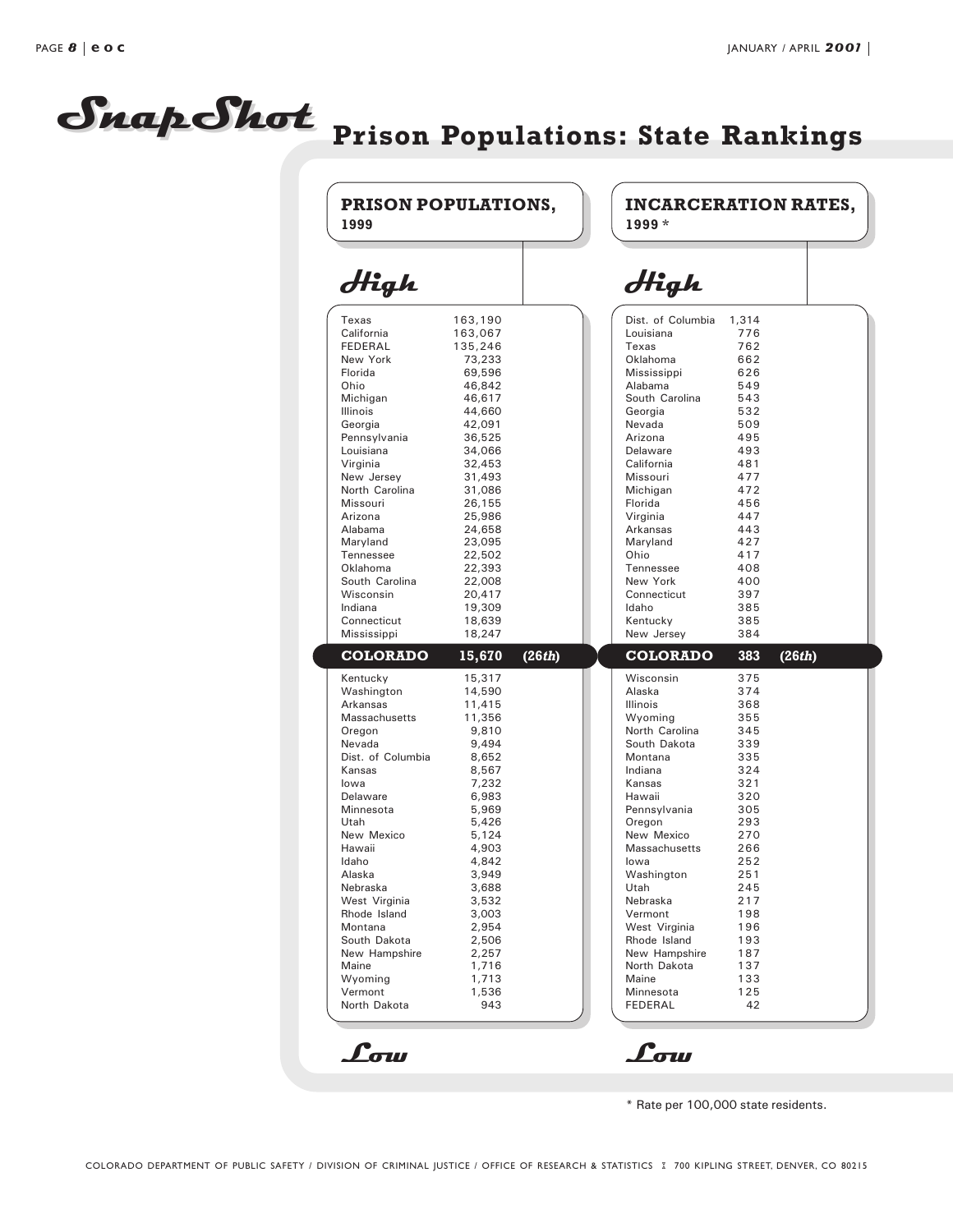### 10 HIGHEST AND 10 LOWEST: 1-YEAR GROWTH IN PRISON POPULATIONS, 1998-1999

### High

| 10 HIGHEST:                                                                                                              |                                                                                       |       |
|--------------------------------------------------------------------------------------------------------------------------|---------------------------------------------------------------------------------------|-------|
| Idaho<br>Wisconsin<br>FFDFRAI                                                                                            | 12.9%<br>10.9%<br>9.9%                                                                |       |
| <b>COLORADO</b>                                                                                                          | $9.5\%$                                                                               | (4th) |
| Mississippi<br>Oregon<br>Wyoming<br>Alabama<br>Montana<br>Arkansas<br>10 LOWEST:<br>Nebraska<br>Hawaii<br>Nevada<br>lowa | 9.4%<br>9.2%<br>9.0%<br>8.7%<br>8.0%<br>7.3%<br>0.3%<br>$-0.4%$<br>$-1.6%$<br>$-2.2%$ |       |
| North Carolina<br>Ohio<br>Alaska<br>Massachusetts<br>Dist. of Columbia<br>Rhode Island                                   | $-2.7%$<br>$-3.3%$<br>$-3.6%$<br>$-3.8%$<br>$-12.0%$<br>$-12.8%$                      |       |

## High

1990

| <i><b>10 HIGHEST:</b></i> |         |                     |
|---------------------------|---------|---------------------|
| Texas                     | 11.8%   |                     |
| Idaho                     | 10.6%   |                     |
| FEDERAL                   | 9.5%    |                     |
| West Virginia             | 9.5%    |                     |
| Hawaii                    | 9.3%    |                     |
| Tennessee                 | 9.0%    |                     |
| Mississippi               | 8.9%    |                     |
| Utah                      | 8.8%    |                     |
| Montana                   | 8.4%    |                     |
| <b>COLORADO</b>           | $8.3\%$ | (10 <sub>th</sub> ) |
|                           |         |                     |
|                           |         |                     |
| 10 LOWEST:                |         |                     |
| Ohio                      | 4.4%    |                     |
| Michigan                  | 3.5%    |                     |
| New York                  | 3.2%    |                     |
| Maryland                  | 3.2%    |                     |
| South Carolina            | 3.0%    |                     |
| Massachusetts             | 3.0%    |                     |
| Alaska                    | 2.6%    |                     |
| Rhode Island              | $2.1\%$ |                     |
| Maine                     | 1.3%    |                     |

Prison Populations: State Rankings SuapShot

10 HIGHEST AND 10 LOWEST:

GROWTH IN PRISON POPULATIONS SINCE

Low

# d

Nationally, Colorado ranked FOURTH in prison population growth between 1998 and 1999.

### s

 $L$ ow

Nationally, Colorado experienced the TENTH highest growth rate in average prison population between 1990 and 1999.

> Source: Bureau of Justice Statistics, Prisoners in 1999, August 2000, document # NCJ 183476.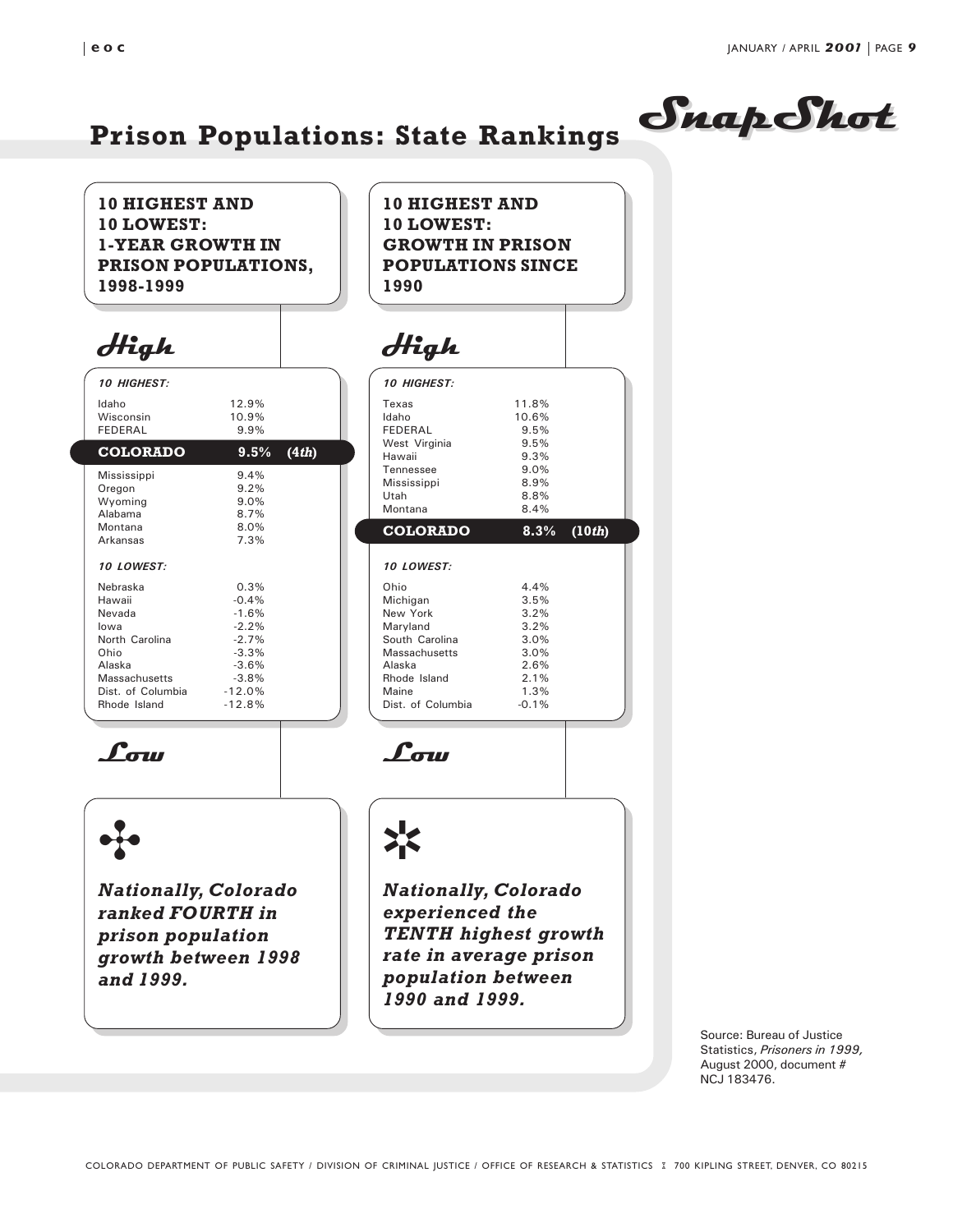JUVENILE Detention, Commitment, and Parole Population PROJECTIONS

### **DETENTION**

**E** The Division of Criminal Justice forecasts a 26.3 percent growth rate of statewide detention average daily population (ADP) (with backlog) over the projection period  $-FY00-01$  to  $FY06-07$ . This growth rate is reduced substantially from last year's estimated growth rate of 40.7 percent over a similar time period.

3 Average annual detention growth from FY00-01 over the projection period is 4.3 percent.

### JUVENILE DETENTION AVERAGE DAILY POPULATION (ADP) AND PERCENT YEARLY CHANGE, Actual and Projected, with Backlog



### definitions:

#### **DETENTION**

The custodial status of youth who are confined after arrest or awaiting the completion of judicial proceedings. Detention facilities hold youth who are awaiting trial, serving detention sentences, or awaiting commitment placement (either institutional or community based).

#### BACKLOG

The number of sentenced youth in detention facilities who are awaiting placement in commitment facilities.

#### COMMITMENT

Dispositions of juvenile cases resulting in the transfer of legal custody to the Department of Human Services by the court as a result of an adjudicatory hearing on charges of delinquent acts committed by the youth.

#### AVERAGE DAILY POPULATION (ADP)

The average daily number of youth present in a facility or program during the reporting period.

The juvenile projection model forecasts the Average Daily Population (ADP) for a given fiscal year rather than projecting a population figure for a specific point in time (as the adult model does). The juvenile projection model uses ADP to measure and describe its populations because viewing the population at a single point in time during a particular year may be misleading. Under- or overrepresentation may occur because clients, particularly in detention, may be held in a facility for very short periods of time (a few hours or even minutes).

Source: Colorado Division of Criminal Justice Fall 2000 Adult Prison and Parole Population Projections and Juvenile Detention, Commitment, and Parole Population Projections.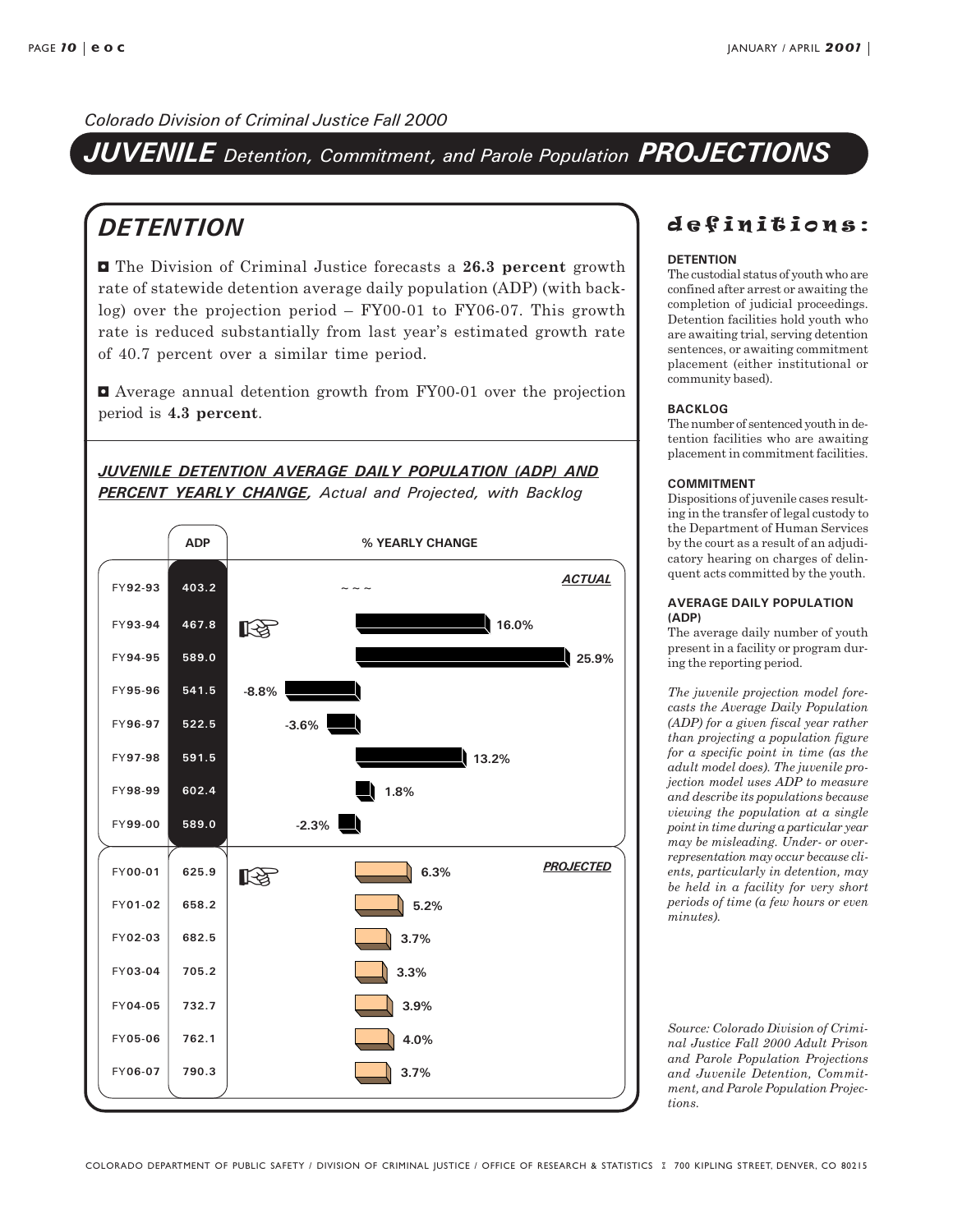### JUVENILE Detention, Commitment, and Parole Population PROJECTIONS